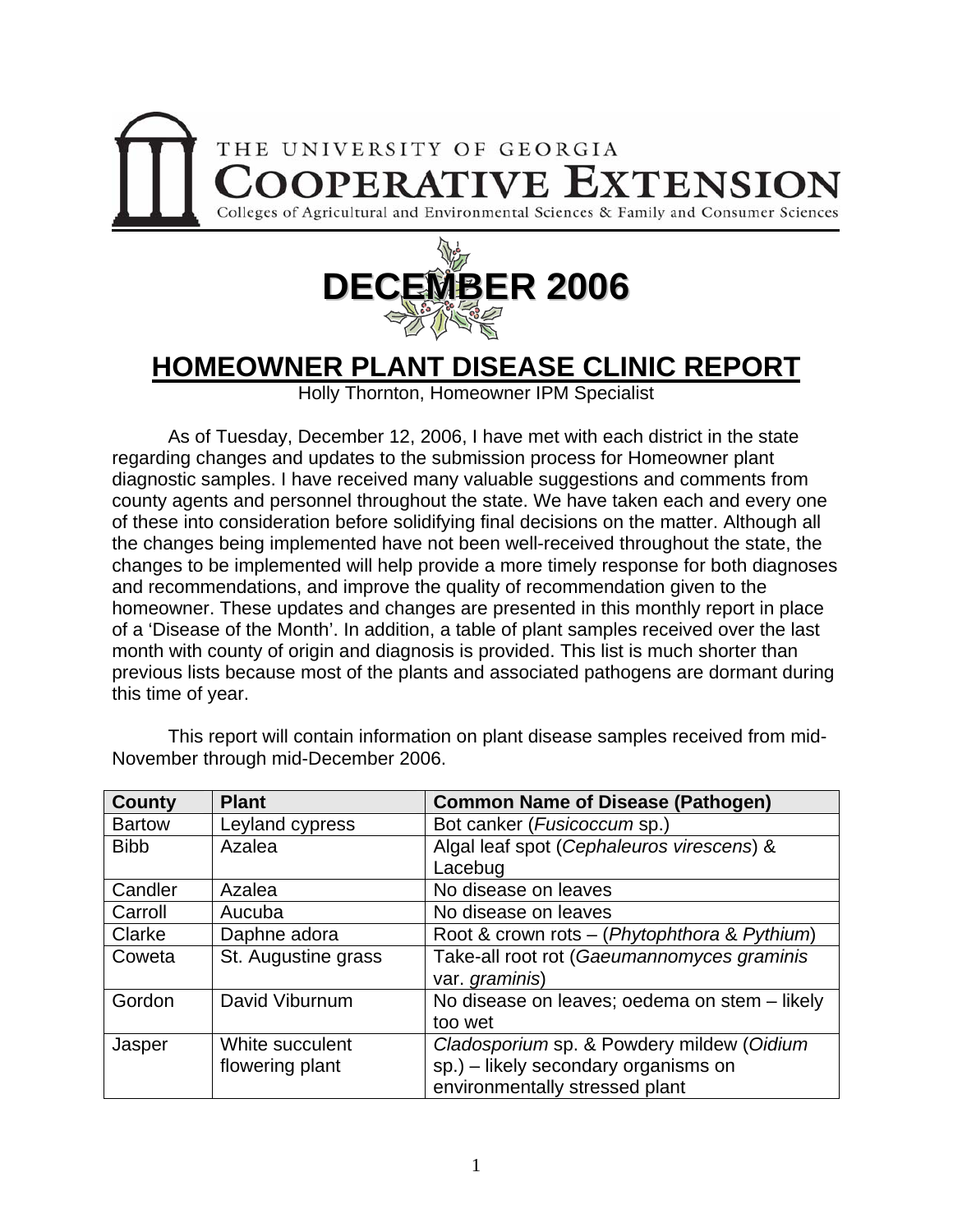| Morgan        | Fescue                   | Cultural/environmental - too wet; secondary<br>root rot (Pythium) |
|---------------|--------------------------|-------------------------------------------------------------------|
| Ware          | St. Augustine grass      | Take-all root rot (G. graminis var. graminis)                     |
| <b>Wilkes</b> | <b>Cherry Laurel</b>     | <b>Armored Scale infestation</b>                                  |
| <b>Wilkes</b> | <b>Ornamental Cherry</b> | Shot hole (Cercospora sp.)                                        |
| Unknown       | Turf                     | Porous basidiomycete                                              |

**HOMEOWNER OMEOWNER UPDATE**

The Homeowner IPM Plant Disease Clinic was reopened on September 1, 2006, which coincided with my official start date. During my recent visit in Baxley at the SE District CEC Update, it was brought to my attention that some additional clarity is needed about the roles of the diagnostic clinics and specialists in the Plant Pathology Department and the specific role of the clinic in Athens. The Homeowner IPM Clinic is now run in conjunction with the general Plant Diagnostic Clinic and my position has dual responsibilities as both the Homeowner IPM Specialist and Plant Diagnostician. The Homeowner Clinic, which was once located in Griffin, is now located in Athens as it was prior to 2001 and is part of the Plant Diagnostic Clinic in the Miller Plant Sciences Building, Room 2405. I diagnose all plant samples sent to Athens (both commercial and homeowner) and give recommendations for Homeowner samples only. The commercial specialists (Drs. Jean Williams-Woodward – ornamentals, Phil Brannen – fruit, and Alfredo Martinez – turf and small grains) give commercial recommendations for samples once I have diagnosed them.

Given that my position has a divided role in regards to commercial and homeowner diagnostics, discussions were initiated in early September to determine the appropriate measures needed to ensure the same quality service be given to both homeowner and commercial samples.

We decided to implement changes to the procedures by which Homeowner plant samples are submitted and processed in the clinic. We feel these changes will enhance the turnaround time to adequately diagnosis samples and give appropriate, individualized recommendations so that there is more timely and useful communication between county offices, the clinic, and homeowners. These changes and various other conditions are outlined below.

It is my hope and intention that the changes to be implemented on January 1 are positive modifications employed to enhance both the services provided by the Plant Pathology Department and the relationships between Extension Specialists in the department and county agent personnel. I am sure there will be 'gray' areas as we adjust to this new system and I will address any concerns that arise. In the meantime, please feel free to direct any questions and/or comments directly to me: [hthornto@uga.edu](mailto:hthornto@uga.edu) or to our department head, Dr. John Sherwood, [sherwood@uga.edu](mailto:sherwood@uga.edu).

> 1. As of January 1, 2007, there will be a **\$10.00 processing fee** implemented for **ALL PHYSICAL HOMEOWNER PLANT**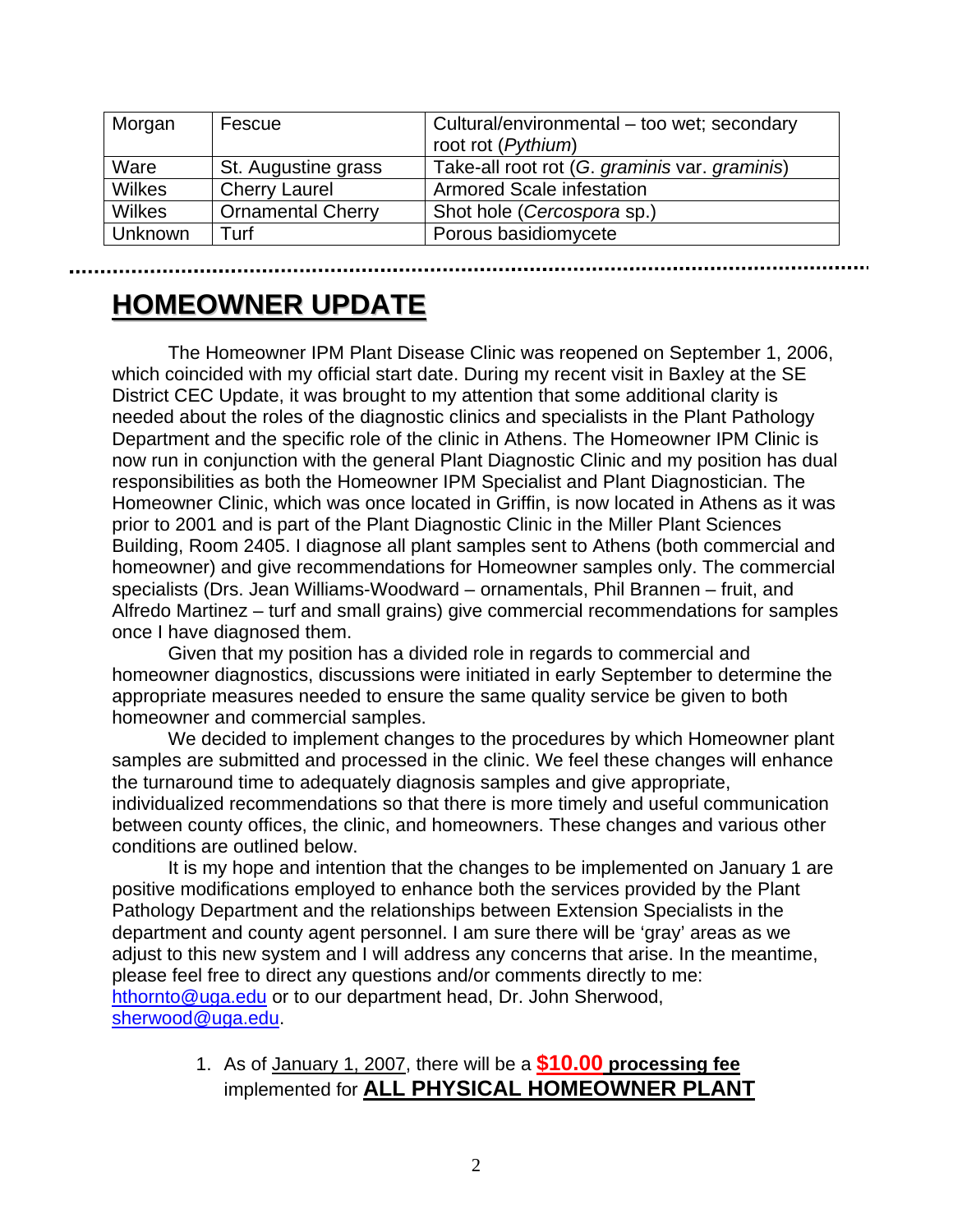**SAMPLES**. (NOTE: the original amount was \$15.00; we have lowered this fee based on feedback received).

- 2. As of January 1, 2007, the DDDI image system for **Homeowner samples** will be **reopened**. There will **NOT** be a **processing fee for images**. (This is a good opportunity to polish one's digital imaging skills).
- 3. If a sample **cannot** be diagnosed using the **image** alone (for whatever reason), I will ask for a physical sample to be submitted to the plant clinic and there will be a **\$10.00** processing fee for that sample. (NOTE: It is therefore important to **save samples** until a response is given to the image submitted. Samples can be stored in a refrigerator for a limited period of time).
- 4. If we have to ask for a **'follow-up'** sample to one that has already been sent (for example, if leaves are sent and we are unable to determine the cause and ask for roots to be sent as a follow-up to the first sample), there will **NOT be an additional charge**.
- 5. If a Commercial Landscaper submits a troubleshooting sample from a homeowner's yard (turf, ornamental, fruit…) through a county office, there will **NOT be a processing fee**.
- 6. There will **NOT** be a set number of samples analyzed at no cost at this time. I will work with new county agents on an individual basis as needed to help them with plant disease diagnostics. Please feel free to contact me by phone or email. Also, I will be more than happy to work with experienced agents as well on plant disease diagnostics and questions. I do NOT want this fee to prevent agents from sending in 'bizarre' or 'questionable' samples that could be potential new diseases in Georgia or simply 'new-to-you'.
- 7. Checks or money orders should accompany the plant sample when shipped and be made payable to **UGA Plant Diagnostic Clinic**. Checks can be sent directly by the homeowner, similar to the process for nematode samples.
- 8. Submit samples online through the DDDI system prior to shipping them to the Homeowner Clinic. We will be stringent on the submission process starting in January because this change was implemented in November 2006.
	- Samples can be entered by logging onto the DDDI homepage: <http://www.dddi.org/uga/>,
	- Click on Plant Pathology,
	- Click the correct category (either Physical homeowner or homeowner image),